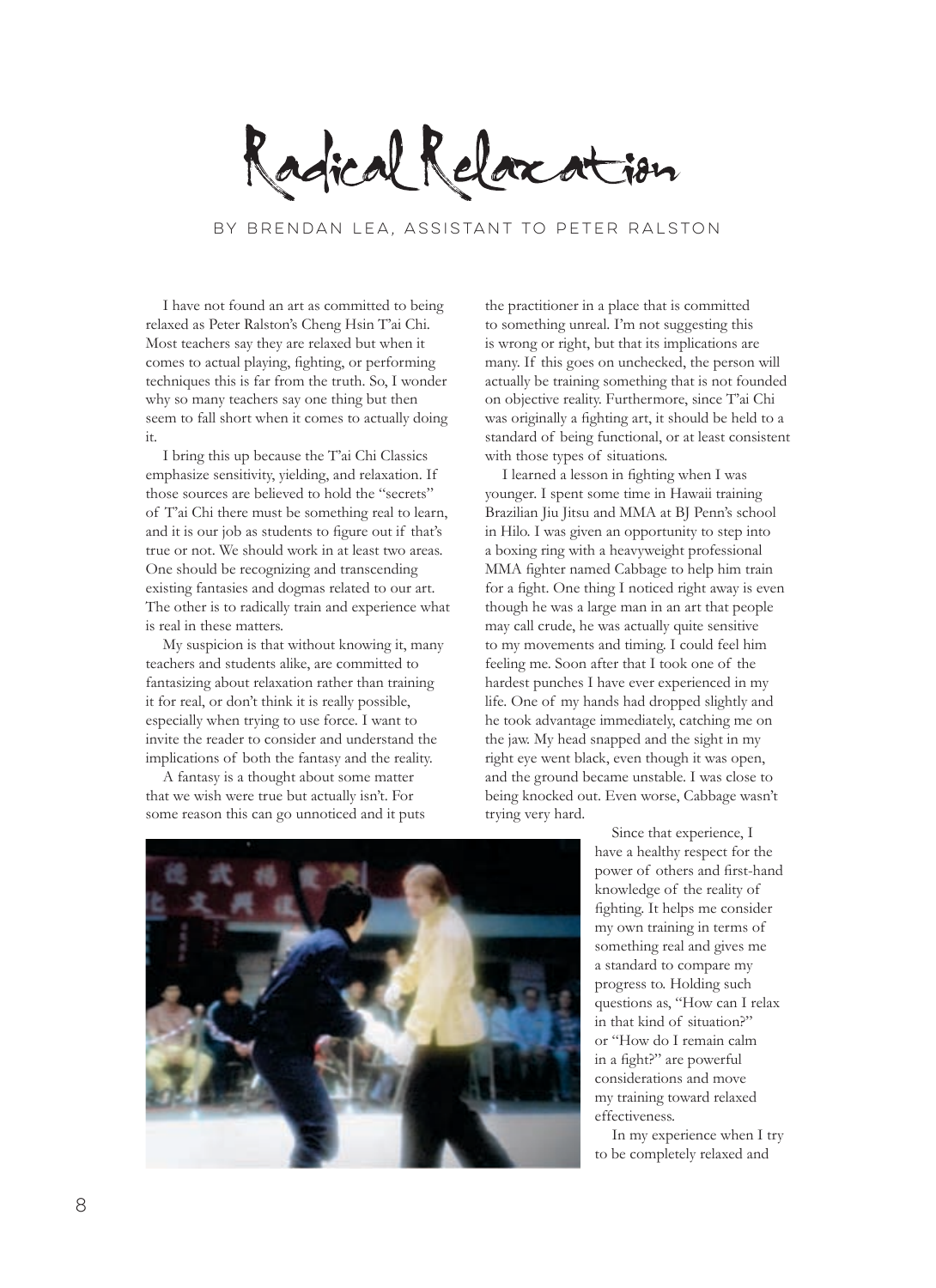

attempt a technique the first thing that happens is I fail. If I am playing a martial game the same result comes up. More failure. If I am honest with myself it is true that when I am playing a competitive game, I will have a strong tendency to use strength and muscular tension in an attempt to win!

The main component of effortless power is the effortless part, and it starts with being relaxed. This is a major aspect of Ralston's Cheng Hsin T'ai Chi and crucial to the development of any kind of effortless power. It takes a strange



commitment to something that seems at first inaccessible. The mind, body, and nervous system are programmed for the opposite of effortlessness.

Seeing Peter Ralston in footage from the full-contact World Tournament in Taiwan in '78 was eye opening. Even though he was in a fight, his movements were smooth and graceful. I also remember an instance where his opponent started a punch and Peter kicked him, stopping the attack, before it could land. How perceptive do you have to be to kick somebody before their punch can even get to you? That's impressive!

T'ai Chi hinges entirely upon the player's consciousness rather than upon his external muscular force.

He has mentioned many times that one major secret to having such speed is being able to



relax. After the fights BK Francis mentioned to Peter that he had attended a T'ai Chi conference occurring at the same time as the tournament which lasted five days—and Ralston was the only person named in the conference. The conference claimed Peter as a T'ai Chi fighter. I suspect the main reason they did so was the unprecedented degree to which Ralston was relaxed while fighting.

On your journey to master this domain, training is needed. One major challenge is that you might not know that you aren't relaxed. There have been many times when I was playing with Ralston, while concentrating on relaxing, and thinking I was completely relaxed, just to hear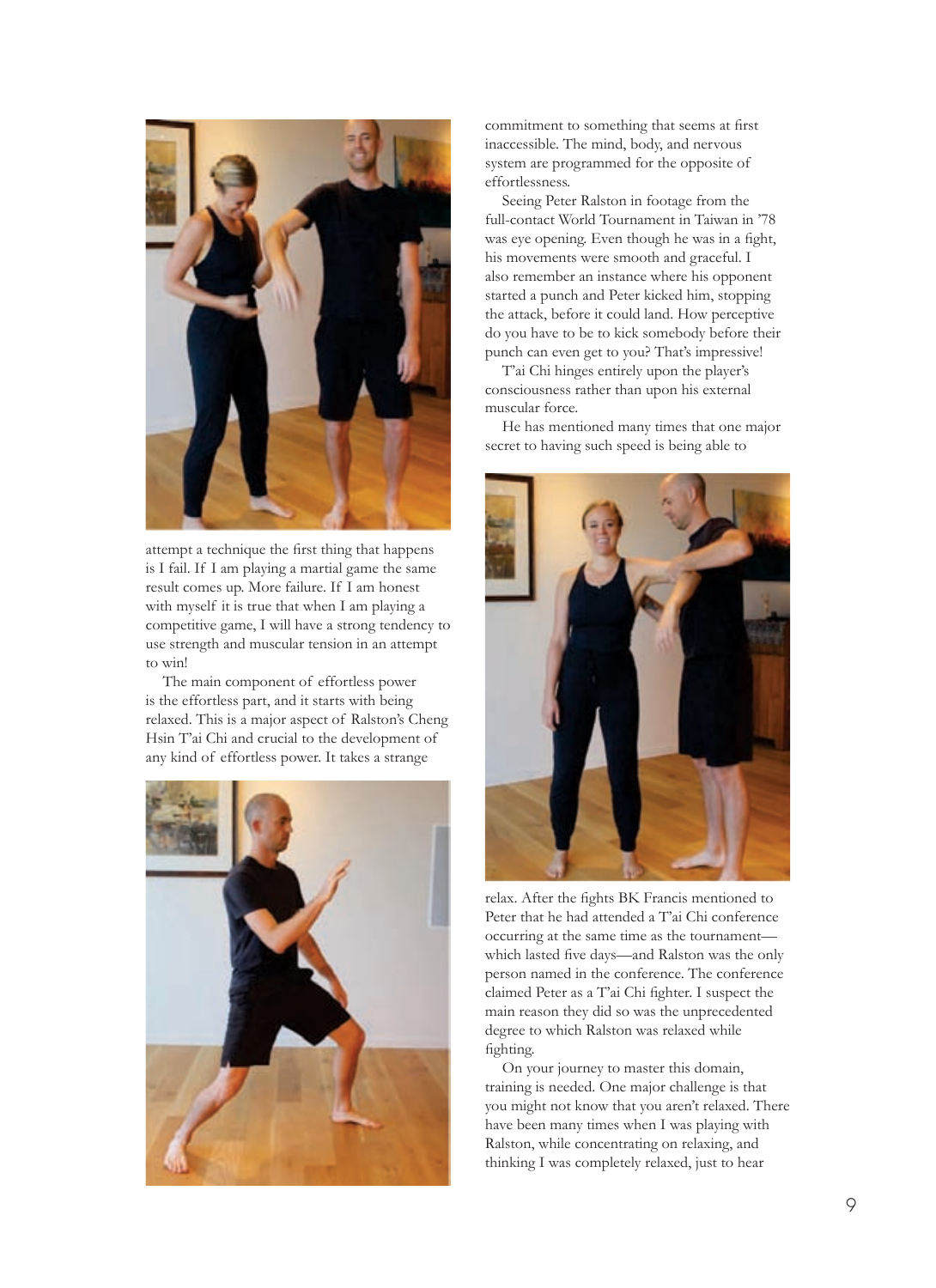

him say "Relax!" I couldn't believe it was possible and yet here he was showing me that I wasn't relaxed. Even my own perceptions and feelings were incorrect! This was frustrating but extremely valuable feedback.

To further your efforts, I want to share some ways to train being effortless, starting with a basic but very important exercise to experience total relaxation, and then taking this degree of relaxation into your set, and finally bringing it into free-play. My intent here is to open a doorway for training a depth of effortlessness and relaxation that almost nobody reaches.

We have a partner exercise for this in Cheng Hsin. People work in pairs. Person A will grab the arm of person B. Person B doesn't present the arm or use any muscular tension or help in any way. They are instructed to let go of the arm and be completely relaxed, like an overcooked pasta noodle. Person A will then move the arm of person B around in different ways and at varying speeds, and person B will maintain complete relaxation during this process. If at any time person A feels person B tense up in any way, they can let them know, or let go of the arm suddenly, and if it doesn't immediately fall like a piece of wood then tension is being used. This gives person B an opportunity to notice any unconscious use of muscles and let go.

Work on both arms for an equal amount of time, then switch roles. This exercise can be expanded to include other parts of the body as well. This will help both parties acknowledge the challenges associated with trying to be completely relaxed. Once that is clear, the students can begin to move toward training an effortless power based on this same depth of relaxation.

Next, you can bring this level of total relaxation into your set by doing the set with what we call a rag doll body. This means the body and limbs are totally limp (except what you use to keep standing, but even then, keep relaxing the legs and pelvis more than normal). You can get a sense of this by keeping completely relaxed arms like in the above exercise and then, using the centre, toss your arms and body through space without any tension. If you can do this, then the exercise becomes trying to toss the limbs into the postures and shapes that make up your set of movements. It is a completely different way of moving, and often looks a bit silly, but it is extremely relaxed and it forces you to move from your centre since the muscles of the limbs are unused.

Another way you can train relaxation in your set is to do a movement in as relaxed a way as possible, then finish the move and hold the posture. While in the same posture, you then